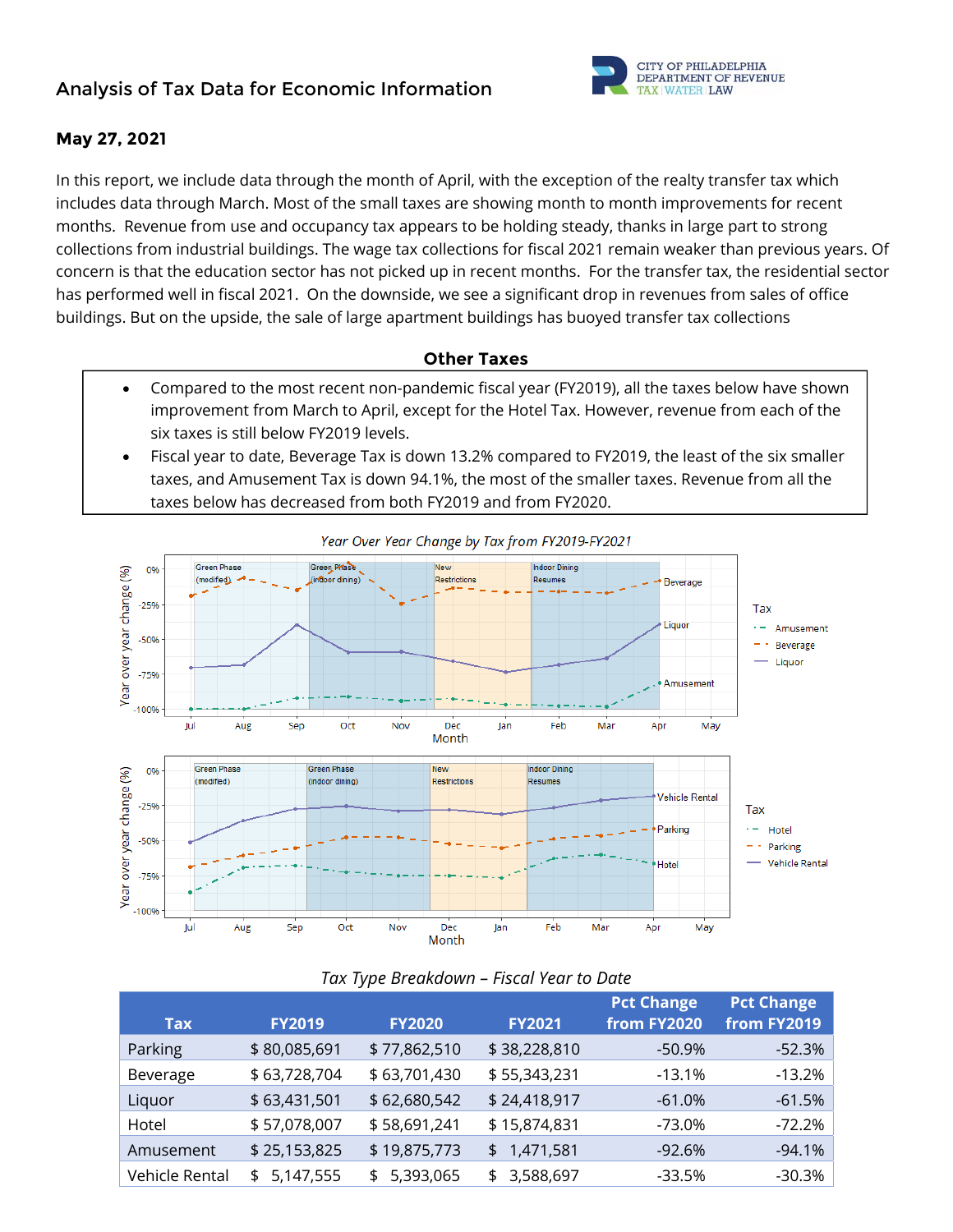## **Analysis of Tax Data for Economic Information**



### **Use and Occupancy Tax (U&O Tax)1**

- Compared to the most recent non-pandemic fiscal year (FY2019), total U&O collections improved from February (-21.3%) to March (+24.7%) but declined in April (+4.9%).
- Fiscal year to date, total U&O Tax collections are down 3.9% compared to FY2020 and 2.7% compared to FY2019.
- Industrial and misc. commercial are the only building types with fiscal year to date collections above FY2019 and FY2020. Collections from restaurants/bars are still faring the worst, down 33.4% fiscal year to date compared to FY2019.



## *Building Type Breakdown – Fiscal Year to Date – U&O Revenue*

| <b>Building Type</b> | <b>FY2019</b>    | <b>FY2020</b>    | <b>FY2021</b>    | <b>Pct Change</b><br>from FY2020 | <b>Pct Change</b><br>from FY2019 |
|----------------------|------------------|------------------|------------------|----------------------------------|----------------------------------|
| <b>Total U&amp;O</b> | \$152,700,719    | \$154,588,898    | \$148,548,168    | $-3.9%$                          | $-2.7%$                          |
| Office Building      | \$<br>60,425,636 | \$<br>60,906,916 | \$<br>59,342,298 | $-2.6%$                          | $-1.8%$                          |
| Retail               | \$<br>28,610,521 | \$<br>28,697,338 | \$<br>27,870,598 | $-2.9%$                          | $-2.6%$                          |
| Other                | \$<br>20,935,350 | \$<br>21,181,011 | \$<br>19,988,165 | $-5.6%$                          | $-4.5%$                          |
| Industrial           | \$<br>18,712,247 | \$<br>20,482,085 | \$<br>21,088,226 | 3.0%                             | 12.7%                            |
| Parking Garage       | \$<br>5,728,731  | \$<br>6,247,568  | \$<br>5,278,046  | $-15.5%$                         | $-7.9%$                          |
| Misc. Commercial     | \$<br>5,128,790  | \$<br>5,249,554  | \$<br>5,353,934  | 2.0%                             | 4.4%                             |
| Amusement            | \$<br>3,744,666  | \$<br>4,388,825  | \$<br>3,702,491  | $-15.6%$                         | $-1.1%$                          |
| Nonprofit            | \$<br>6,072,195  | \$<br>4,446,021  | \$<br>3,697,293  | $-16.8%$                         | $-39.1%$                         |
| Restaurant/Bar       | \$<br>3,342,583  | \$<br>2,989,579  | \$<br>2,227,118  | $-25.5%$                         | $-33.4%$                         |

<sup>1</sup> July 2019 payments include annual filers who filed for the first six months of 2019 due to a change in Department of Revenue policy. There are no annual filers for July 2020. "Other" building types include large apartment, parking lot, condo, mixed usage, hotel, bank, utility, small apartment, garage, pier, and unclassified.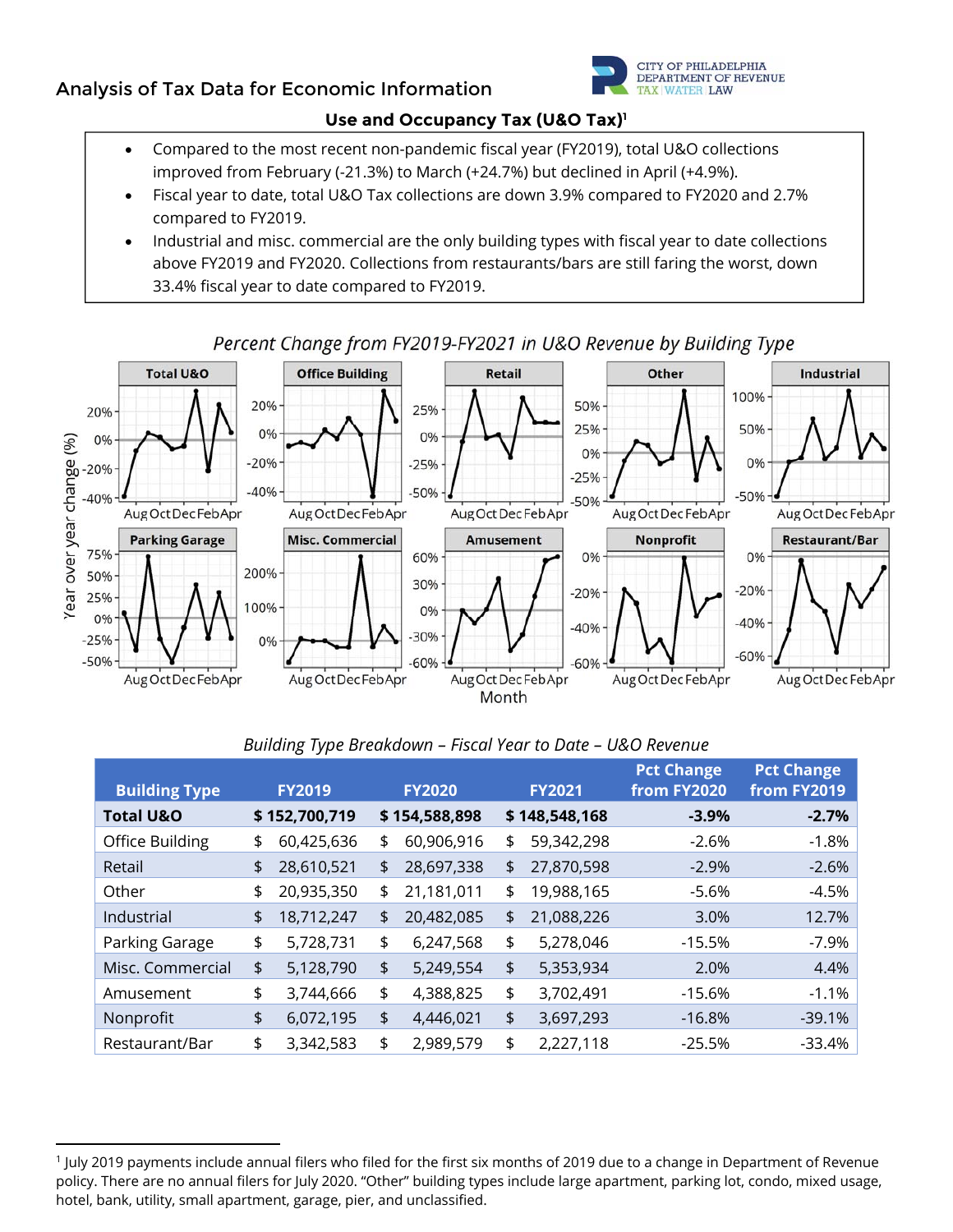## **Analysis of Tax Data for Economic Information**



### **Wage Tax2**

- Wage Tax collections are down 12.3% in April compared to last year and are down 11.2% for the fiscal year to date. April collections, however, have improved over both February and March.
- The top four industries are down 6.5% fiscal year to date, which includes Health and Social Services (-0.6%), Government (+3.5%), Professional Services (-15.7%), and Education (-20.2%). Construction and Government are up compared to last year. Finance & Insurance, Health and Social Services, and Transportation and Warehousing are down compared to last month and year, while Education and Publishing & Telecommunications continue steady declines.



### Top-level Industry Breakdown - Year over Year Change - Wage Tax Revenue

| <b>Industry</b>                            | <b>FY2020</b>   | <b>FY2021</b>   | <b>Percent</b><br><b>Change</b> |
|--------------------------------------------|-----------------|-----------------|---------------------------------|
| <b>Health and Social Services</b>          | \$389,771,871   | \$387,322,860   | $-0.6%$                         |
| Government                                 | \$207,153,559   | \$214,451,256   | 3.5%                            |
| Professional Services                      | \$224,794,007   | \$189,431,421   | $-15.7%$                        |
| Education                                  | \$168,214,966   | \$134,183,036   | $-20.2%$                        |
| Finance & Insurance                        | \$147,276,137   | \$115,501,330   | $-21.6%$                        |
| Manufacturing                              | \$113,273,891   | \$93,829,899    | $-17.2%$                        |
| <b>Retail Trade</b>                        | \$86,406,058    | \$88,486,240    | 2.4%                            |
| Hospitality & Entertainment                | \$97,076,912    | \$60,972,681    | $-37.2%$                        |
| Construction                               | \$62,108,731    | \$59,187,635    | $-4.7%$                         |
| <b>Publishing &amp; Telecommunications</b> | \$79,837,219    | \$55,076,375    | $-31.0%$                        |
| <b>Transportation and Warehousing</b>      | \$61,468,798    | \$54,286,923    | $-11.7%$                        |
| <b>Other Sectors</b>                       | \$215,042,610   | \$192,210,093   | $-10.6%$                        |
| <b>Total Wage Tax</b>                      | \$1,852,424,758 | \$1,644,939,751 | $-11.2%$                        |

### *Top-level Industry Breakdown – Fiscal Year to Date – Wage Tax Revenue*

  $2$  Some industries are excluded from the chart (88% of total Wage Tax is accounted for in the industry breakdown chart). July, October, and January data includes quarterly payments processed late.